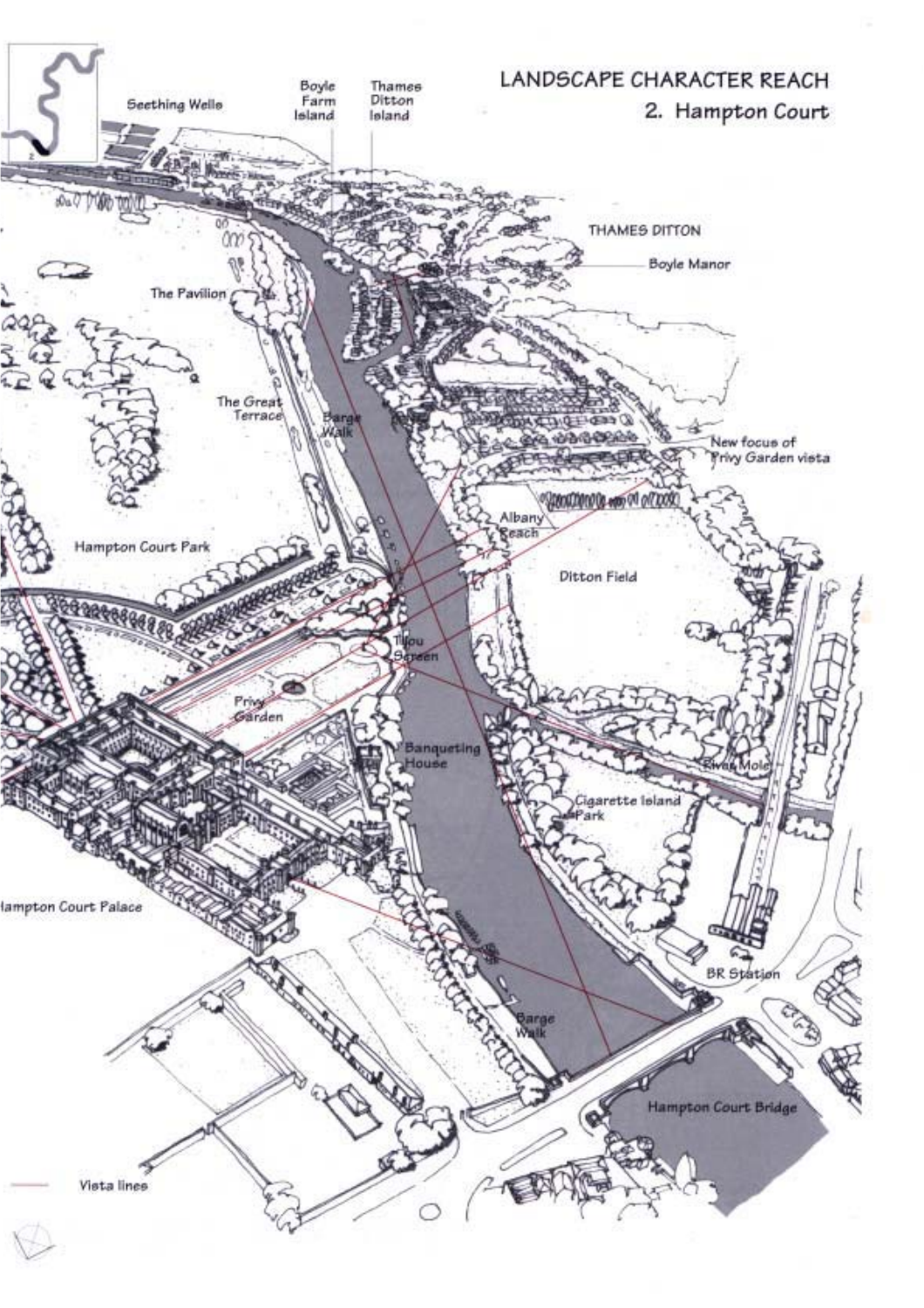#### **LANDSCAPE CHARACTER**

The reach from Hampton Court Bridge to Seething Wells is dominated by **Hampton Court Palace**. The verticals of the warm, red brick of the turrets and chimneys and the horizontals of the lead and tile roofs combine to create one of the most unusual skylines in London. The Palace Barge Walk, as it curves around the bend of the river, creates a stately sweep of rural open space, backed by Hampton Court Park. The Palace and its baroque setting remain remarkably untroubled by the growth of the surrounding city with much of the developments on the Surrey bank softened by garden trees. Long views of the Surrey hills beyond can still be glimpsed.

Viewed from Hampton Court Bridge, the **Wolsey frontage** of the Palace is at its most spectacular, with the towers and chimneys rising behind the gatehouse and reflected in the river. However concrete block bank retentions and the paraphernalia of tourist boat businesses detract from the visual impact and the whole view of the Palace is gradually being obscured by a line of boundary sycamores. The **Banqueting House**, poised on the edge of the Barge Walk and river, is also becoming hidden. The graceful arches of the brick and stone Hampton Court Bridge by Lutyens stand out as a clear terminus to the reach.

The view of the Wren facade through the Tijou Screen and the **Privy Garden** has recently been revealed for the first time in a couple of centuries. Unfortunately this view is similarly marred by concrete structures and tourist moorings. In fact the whole **Barge Walk** around Hampton Court Park fails to do justice to the setting. Sporadic ornamental purple cherries and pink hawthorns detract from the Pavilion Terrace and complement neither the scale nor the grandeur of the Palace. By contrast a fine old stone pine in the Pavilion grounds and mature cedars in Thames Ditton stand out as landmarks along the river.

The bank protections on the **Surrey side** are in worse condition. Whole concrete panels and metal grills are collapsing into the water. The avenue of mature chestnuts along the southern side of the Cigarette Island towpath screen the railway and create a strong edge to the river, while still leaving the path open to the water. Interplantings of evergreen oak, either side of the towpath will gradually block walkers' views.

The Mole and Ember tributary separates Cigarette Island from Ditton Field. Its wilder banks create an interesting contrast with the trim edges of the Thames and frame the channel to the railway bridge with longer grass and willows.

**Ditton Field** is given over to formal recreation pitches and sports pavilions. Chain-link fencing, an all-weather hockey pitch and a strong line of boundary lombardy poplars no longer provide the pastoral vista of water meadows from the Palace, but at least the open space and trees leave the view open to the Surrey hills beyond. This particular vista now forms the focal terminus of the Privy Garden and needs to be considered with care.

The group of trees at the southern end of Ditton Field separate the open spaces from the built. Thereafter the Surrey bank becomes industrial and residential. Brick factory buildings and boat clubs scale down to dense singlestorey bungalow plots on **Thames Ditton Island** and its side-channel. The fine 19th-century factory buildings and iron bridge, 18th-century Boyle Manor (now the Home of Compassion) and the 17th-century inn create an interesting historic waterfront for Thames Ditton, surrounded by colourful bungalows lining the narrow side-channel.

The trees on **Boyle Farm Island** and the southern end of Thames Ditton Island combine with trees in large private gardens beyond Boyle Manor to create an impression of rural peace before the treeless terraces of 1960s and 1970s housing and 3-storey apartments further downstream.

'A roiall palace of the kings, a worke in truth of admirable magnificence built out of the ground by Thomas Wolesey, Cardinall, in ostentation of his riches, when for very pride, being otherwise a very prudent man, he was not able to manage his minde' William Camden

'Why (Hampton Court) is pleasant enough for the present, but all these things make death very terrible' Dr Johnson

'The place can be seen as a kind of early supersuburbia, a mammoth exercise in top executive-style river-living. Here is another great royal boot that treads on London's shaking river'

Norman Shrapnel

**2.HAMPTON**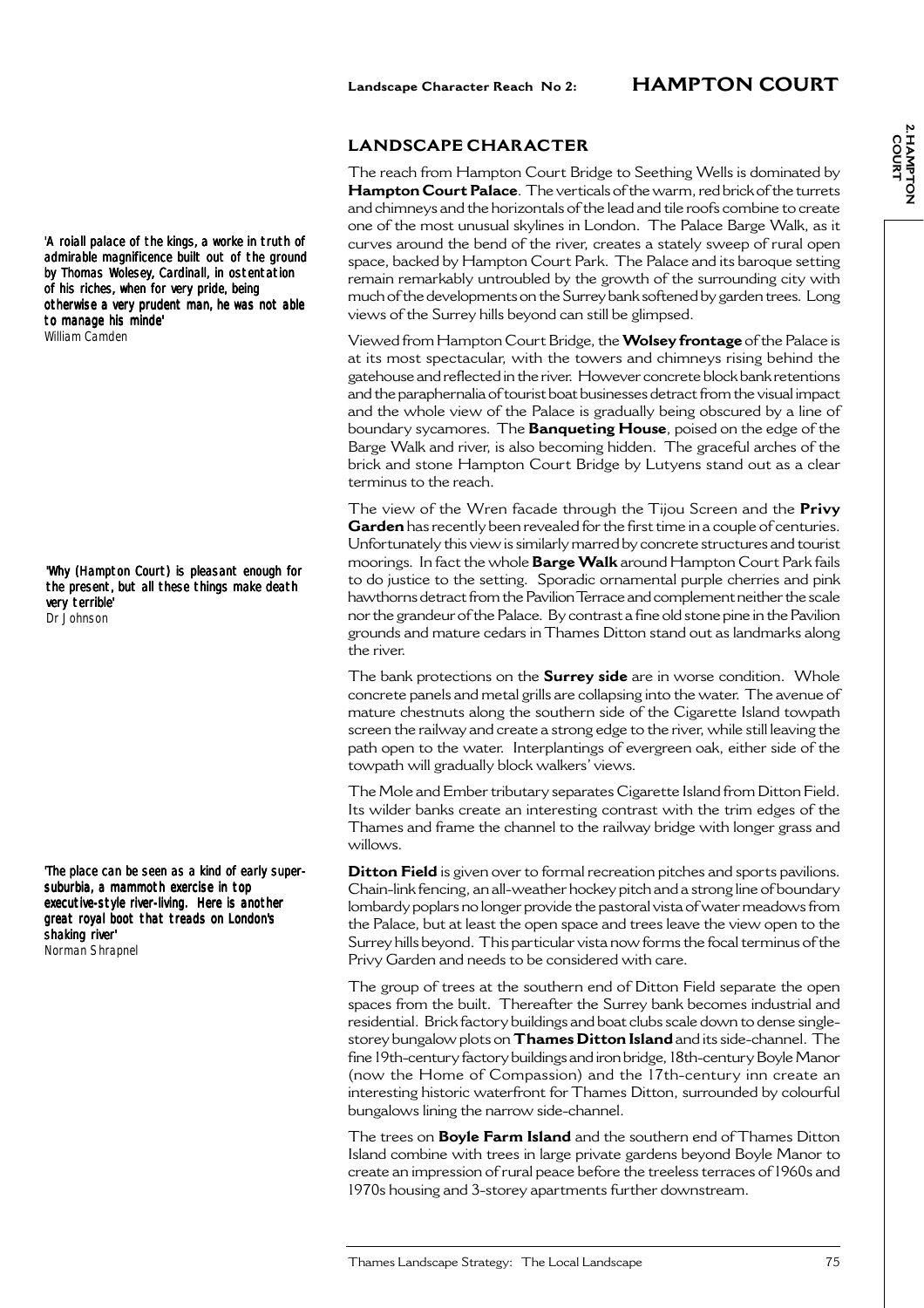# **HISTORICAL BACKGROUND**

In 1514, Cardinal Wolsey leased about a thousand acres of land in the beautiful bend of the **Thames at Hampton** from the knights hospitallers of the Order of St John of Jerusalem. The knights had established there, on land granted by the Crown in 1312, an agricultural estate for raising funds for the Order's Priory at Clerkenwell. Henry VII first enclosed an area called 'Hampton Parke' when he was using the hospitallers' *camera* as an outstation for Richmond Palace. Wolsey extended the area, emparking demesne arable land, a process of accretion that was continued by Henry VIII and James I. Vestiges of ridge and furrow in both Bushy Park and Home Park bear witness to the parkland's mediaeval use for arable farming. The central area of Bushy Park contains what has been claimed to be the best preserved mediaeval field system in Middlesex.

Wolsey gave his ostentatious palace to Henry in 1525 in a vain effort to save his fall, but in 1529 his goods were seized and he was arrested for treason. He died in the next year. It has been deduced that the palace's puzzling location - away from the Hampton village and thus not on the manor house site - derives from its being on the site of the hospitallers' *camera*, which was located here in order to be close to their sheep walk. After Wolsey's death, Henry began further work on the palace, spending more and more time there. Henry's passion for hunting led him to develop the park and some of the 17th century vistas followed the lines of his straight rides.

The interleaved gravel and sand in this vicinity provided building materials throughout Hampton Court's history, as did the local clay for the bricks. Henry VIII had bricks made on site, as well as at Kingston, Hampton and Hampton Wick and further afield. An engraving of 1736 shows what appear to be smoking brick kilns or clamps to the west of the palace, apparently on Hampton Green. What had been thought to be a moat north of the Privy Garden seems to have been a gravel pit in Wolsey's time, and Knyff 's bird's eye view of Hampton Court in 1702 century shows a gravel pit on Hampton Green.

The earliest gardens at Hampton Court were laid out in the area between the palace and the river, first for Wolsey and then for Henry. In 1690-91 William III remodelled Charles II's simple parterre in the **Privy Garden** with fashionable grass cutwork, overlooked by the terrace known as Queen Mary's Bower. The Garden extended only as far south as the first basin in which stood the garden's centrepiece, the statue of Arethusa. The statue is now called Diana and has been removed to the basin in the Bushy Park Chestnut Avenue.

Hampton Court was essentially a joint enterprise between William and Mary, who had already laid out extensive gardens at Het Loo. Defoe said that '*both ordered everything that was done*' and, when Mary died of smallpox in 1694, William was too dispirited to continue the building and gardening projects. Only the fire which four years later destroyed Whitehall Palace forced him to proceed with the plans for Hampton Court in order to receive the Court.

William demolished the Water Gallery and in 1701 extended the Privy Garden to the Barge Walk, where Jean Tijou's wrought-iron screens (originally intended for the Great Fountain Garden) were erected. Henry Wise lowered the garden in order that William should gain a view of the river from the Orangery, and redesigned the parterre in a *fleur de lys* pattern centring on the Arethusa fountain, with clipped yews and hollies in each of the quarters.

Capability Brown suspended the clipping in the Privy Garden and Fountain Gardens, but unlike the Fountain Garden, Privy Garden clipping was not resumed under Ernest Law's restoration-minded management in the early 20th century. The Privy Garden gradually became more and more overgrown and the relationship between the palace, the garden and the river was lost. Now, with the decision to restore the Privy Garden and the clearance of the site, we can look back from the Barge Walk, through the Tijou screens to Wren's facade and see the whole ensemble. Archaeology has revealed, in a remarkable way, the whole outline of Wise's *fleur de lys* parterre, which will be restored by 1995.



Knyff's bird's-eye view of Hampton Court in 1702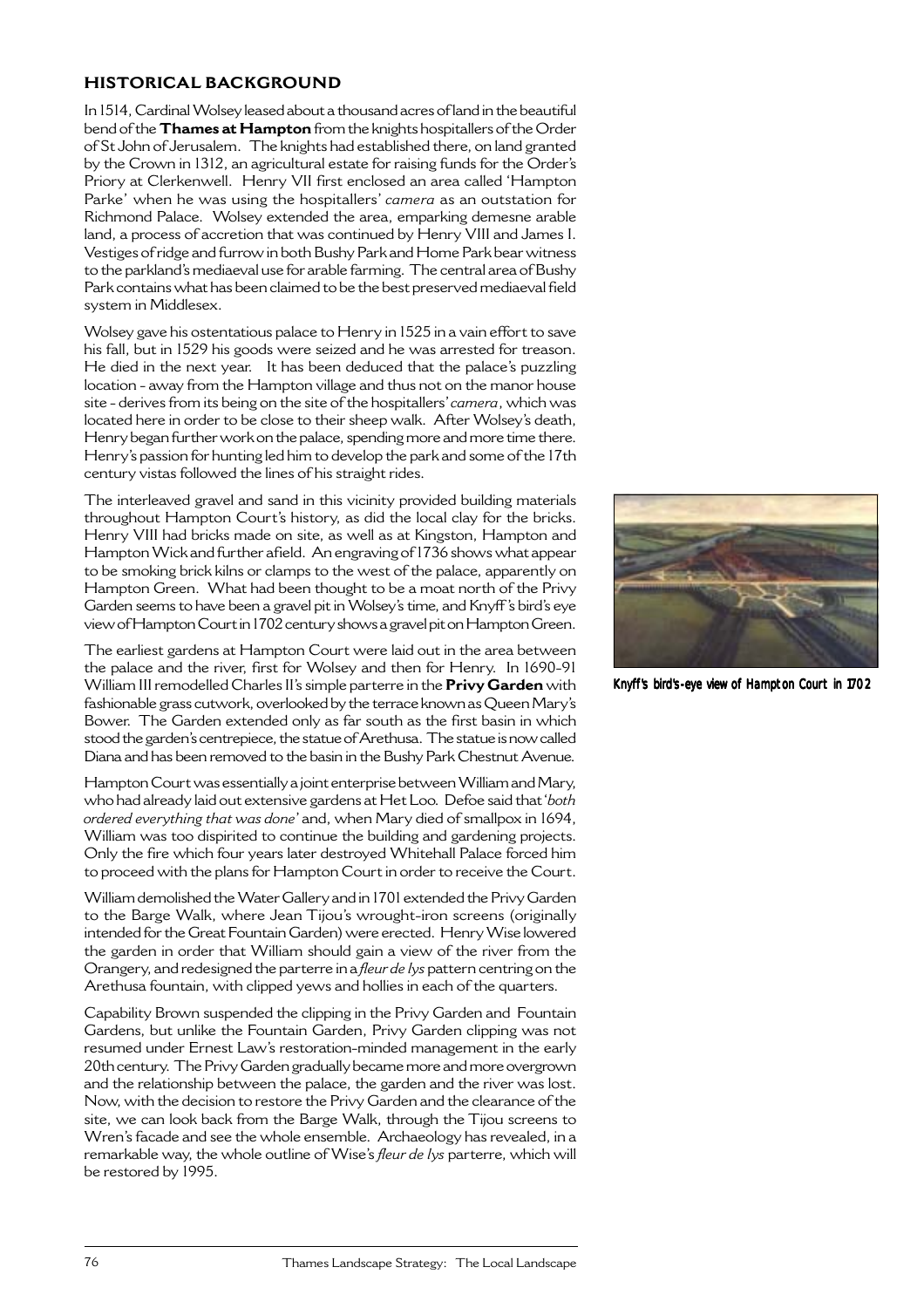

Sisley's view of the Hampton Court waterfront from Thames Ditton





Thames Ditton Ferry Works, now converted into offices, retain the scale and character of the old waterfront

The castellated **Banqueting House**, containing some of Grinling Gibbons' carvings from the demolished Water Gallery, was built on a raised terrace overlooking the Thames and the compartmented gardens, made from the Tudor pondyards, where Queen Mary had indulged her passion for florists' flowers and exotic botanical collections in new 'glass cases'. The Banqueting House above the Barge Walk is a delightfully evocative Thames-side garden building. William, who died in 1702, also had the **Great Terrace along the Thames** made, extending half a mile from the end of the Broad Walk to an oval bowling green around which Wren built four pavilions, one of which survives. This was designed, unlike the earlier straight rides and avenues, for the enjoyment of the panorama of the Thames landscape beyond the park and Stephen Switzer admired it as '*the noblest work of that kind in Europe*'.

Hampton Court is a royal landscape without equal, but on the **Surrey side** the Thames is a landscape of popular pleasure. Despite its unpicturesque name, Cigarette Island - the tail of land at the confluence of the Ember, Mole and Thames - was much admired for its picturesque qualities and the view of the palace from here was depicted by among others Sir James Thornhill and Thomas Girtin. However at the turn of the century, the view was obscured first by the houseboats which up until 1931 lined the Surrey bank at this point - Cigarette Island used to be called Davis's Ait and was renamed after a particularly grand boat moored here - and second by the mass of weekend holiday homes made from wood and corrugated iron, converted railway carriages, buses and caravans, known ironically as Venice on Thames. In the early 20th century, the holiday homes covered the Island and adjacent meadows. The final solution to what was felt to be an eyesore was found when the Office of Works bought the Island in 1935 and turned it into a public park. This was done with the express aim of preserving the view from and of Hampton Court.

There appears to have been a ferry on the site of **Hampton Court bridge** from at least Tudor times. The ferry was first replaced in 1753 by a bridge in chinoiserie style, which had successors in wood and iron. The present brick and ferro-concrete structure, designed by WP Robinson, the Surrey County Engineer, in collaboration with Lutyens, was opened in 1933.

In the 18th century, **Thames Ditton** had a small coterie of fashionable houses with the grounds of Ditton House and Boyle Farm sharing the river frontage below Ditton Island. In 1911 the Victoria County History noted that the latter estate was '*gradually being cut up*' and that Ditton House's '*beautiful sweeping lawns once famous for their smoothness are now only a rough field'*. However, in the late 18th and early 19th centuries Boyle Farm rivalled Strawberry Hill as a fashionable centre for society. Its famous Dandies' Fete of 1827, memorialised by Thomas Moore, reputedly cost £2,500 to stage. In 1787 Walpole remarked that Miss Boyle, who carved sculptures for a chimney piece and painted panels for the library, had '*real genius*'. The garden, with its cedars, would have commanded fine views across Thames Ditton Island to Hampton Court, as the island remained undeveloped until the early part of this century.

**Thames Ditton Ferry Works** of 1879-88 boasted the earliest known example of a saw-tooth northern light. Symbolically, the Works were taken over in 1911 for the manufacture of cars. The Works have now been restored and sub-divided for other uses.

# **NATURE CONSERVATION**

The **Barge Walk** river bank at Hampton Court has an interesting range of plants, some preferring wet situations and some the drier bank top, but all thriving in the open, unshaded conditions of this stretch of river bank. The very narrow strip of unmown grass along both sides of the towpath possesses a surprisingly rich flora including agrimony, hardheads, and meadow sweet. A number of plants which are rare in London are also found here - wild clary, vervain, meadow cranesbill and many others. By extending meadow management, much of the grassland along the Barge Walk could be equally rich.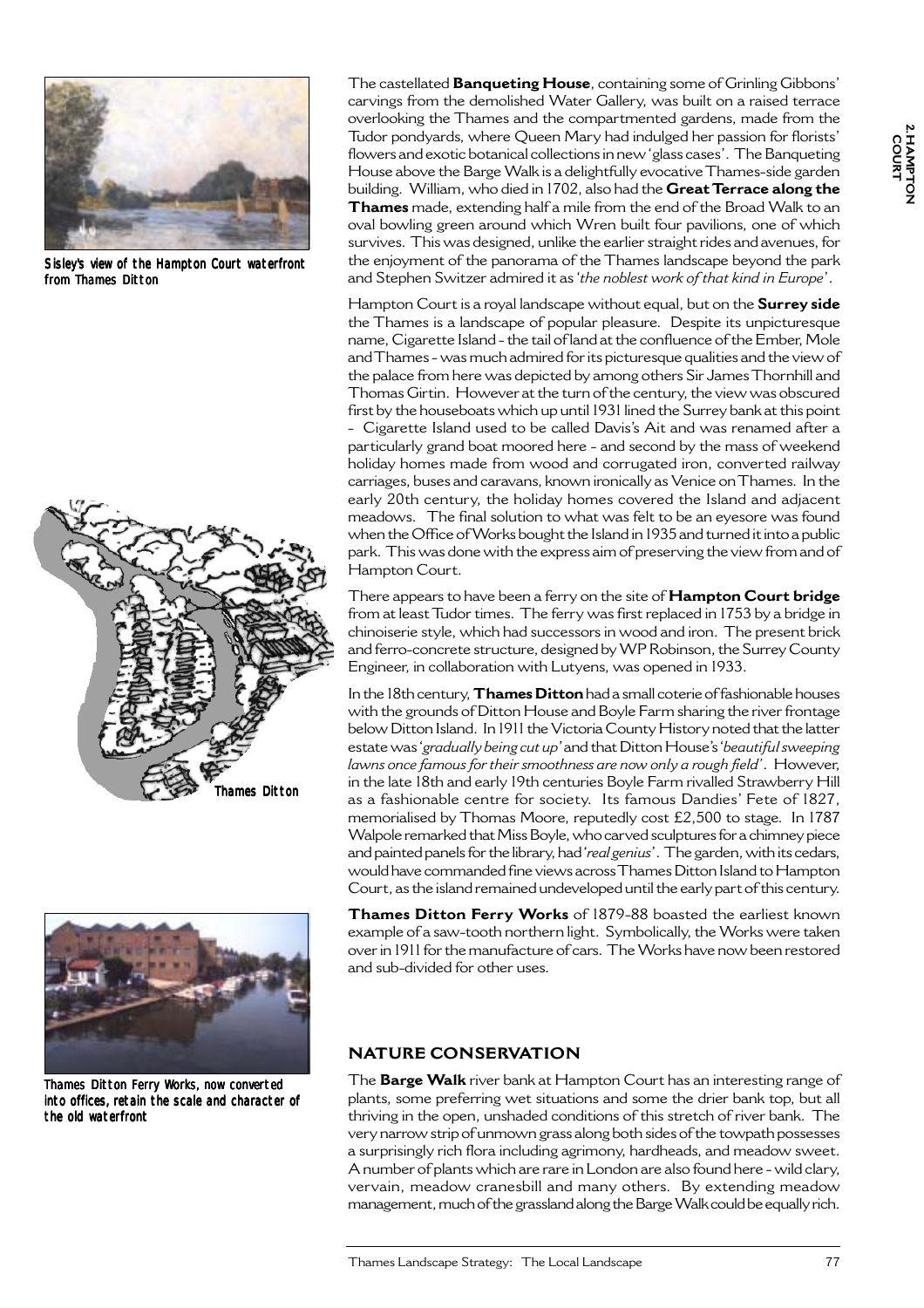The Barge Walk trees take three forms: a self-sown woodland against the park wall, planted hawthorns and cherries in the grassland, and alder and other trees growing at the water's edge. A management plan is needed for this important area to maintain the woodland strip without losing the valuable views into the park and to avoid damage to the wall and grassland. The planted ornamental trees are not contributing to the wildlife value of the grassland. The river edge could be improved by coppicing the alder and willow trees.

**Cigarette Island** is bordered by the outflow of the Mole to the south and the Thames to the north. Cormorants and herons can be seen fishing from its banks where it might be possible to create a marshy habitat by regrading the river edge in places.

The river passes by **Thames Ditton Island** and the tiny **Boyle Farm Island**. Thames Ditton Island has relatively few trees among the bungalows while Boyle Farm Island has a much wilder character with woodland growing at one end.

### **PUBLIC ACCESS AND RECREATION**

On the Middlesex bank the Barge Walk towpath runs continuously from Hampton Court to Kingston, with pedestrian entrances into Hampton Court Park. The gravel towpath works well with the rural character of the bank, though the occasional wooden benches have an incongruous municipal character.

The Surrey bank is less accessible. The East Molesey embankment is interrupted by Hampton Court Bridge, forcing walkers to run the gauntlet of the busy road above before descending to the Cigarette Island walk on the other side. After 250 metres even that path then terminates in the Ember tributary. The *Thames-side Guidelines* recommended a pedestrian link through the towpath arch on Lutyens bridge<sup>32</sup> and the Elmbridge Local Plan proposes a footbridge linking Cigarette Island and Albany Reach<sup>33</sup>. These improvements would create a continuous riverside path from Weybridge to Thames Ditton. An iron footbridge connects to Thames Ditton Island. Boyle Farm Island can only be reached by boat.

The British Rail station at East Molesey brings visitors to the area and particularly to Hampton Court.

From the Albany Hotel access ducks back to the residential streets. These are not ideal for walking but a good cycle route could be made on the quiet roads, particularly with a link at the bottom of the River Park Recreation Ground.



The footbridge to Thames Ditton Island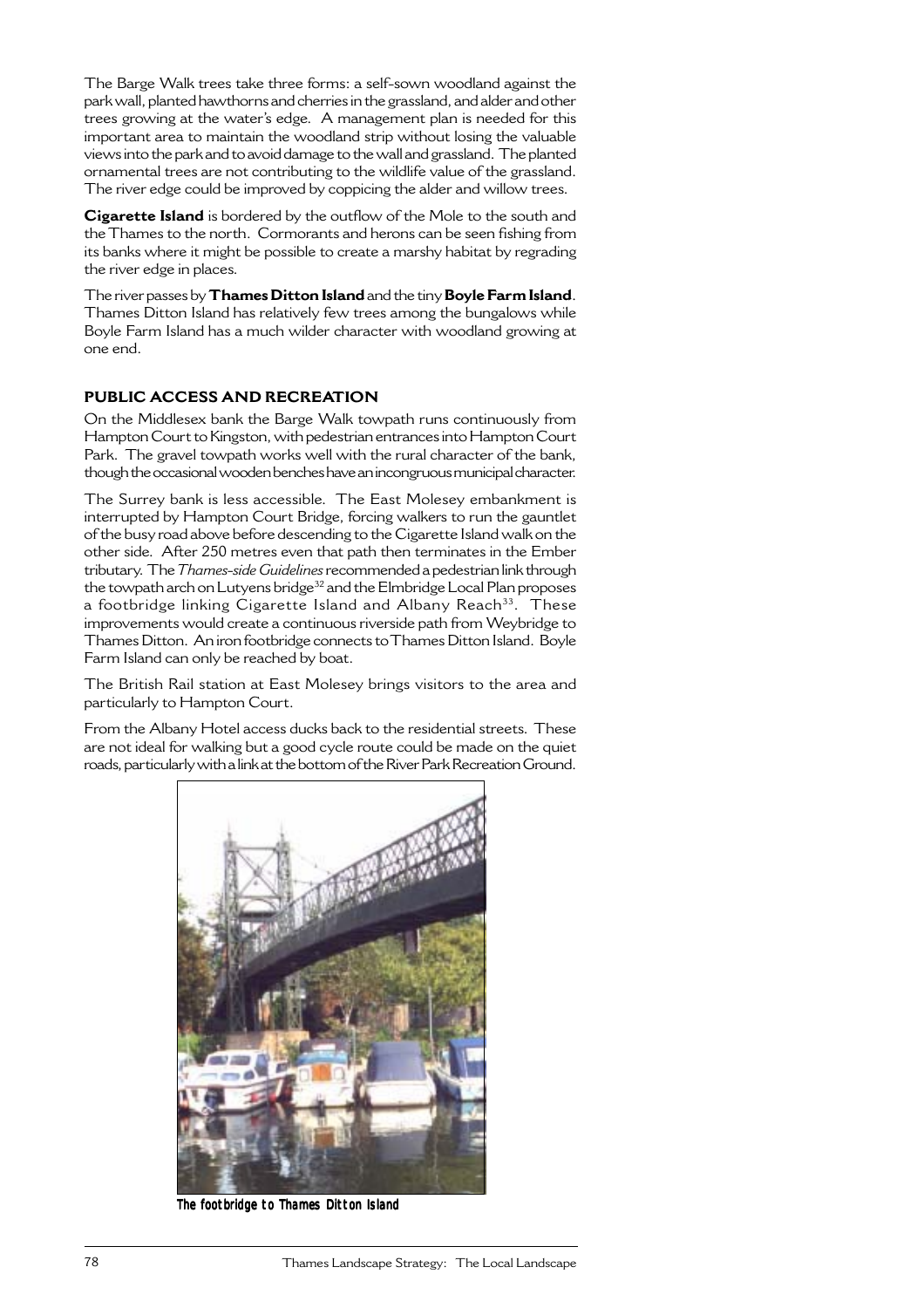| Boatyards:        | Hoseasons                                  |          |                                               |  |
|-------------------|--------------------------------------------|----------|-----------------------------------------------|--|
|                   | Scouts Boatyard                            |          |                                               |  |
| Water recreation: | British Motor Yacht Club (Sailing Section) |          |                                               |  |
|                   | Ditton Skiff and Punting Club              |          |                                               |  |
| Land recreation:  | Albany Reach                               |          | ElmbB                                         |  |
|                   | Barge Walk                                 |          | Royal Parks<br>ElmbB                          |  |
|                   | Cigarette Island<br>Ditton Ground          |          |                                               |  |
|                   |                                            | Grade I  | ElmbB/Kingston G.S.<br>Historic Royal Palaces |  |
|                   | Hampton Court Park<br>Thames Path          |          |                                               |  |
| Refreshment:      | Hampton Court Palace cafe                  |          |                                               |  |
|                   | The Albany                                 |          |                                               |  |
|                   | Ye Olde Swan Inn                           |          |                                               |  |
|                   |                                            |          |                                               |  |
| Landmarks:        | Banqueting House                           | Grade I  | Historic Royal Palaces                        |  |
|                   | Boyle Manor Farm                           | Grade I  | Private                                       |  |
|                   | Cedar in Thames Ditton                     |          | Private                                       |  |
|                   | Hampton Court Bridge                       | Grade II | LBRuT / SCC                                   |  |
|                   | Hampton Court Palace                       | Grade I  | Historic Royal Palaces                        |  |
|                   | Hampton Court Pavilion                     | Grade I  | Historic Royal Palaces                        |  |
|                   | St Nicholas' Church, Thames Ditton         | Grade II | Church Commissioners                          |  |
|                   | Stone Pine in Hampton Court Park           |          | Historic Royal Palaces                        |  |
|                   | Thames Ditton Island Bridge                | Grade II | Private                                       |  |

#### **LOCAL INTEREST GROUPS:**

*Amenity and Local History:* Borough of Twickenham Local History Society Building Conservation Trust Hampton Court Action Group River Thames Society (Teddington-Windsor) Thames Ditton Conservation Area Advisory Committee Thames Ditton and Weston Green Residents' Association

*Nature Conservation:* London Wildlife Trust Surrey Wildlife Trust

**2.HAMPTON COURT**

2. HAMPTON<br>COURT

### **PRINCIPAL LAND USES**

The Middlesex bank is devoted to the Palace and the Park with tourist facilities for visitors to the buildings and gardens, and boating jetties for visitors by water.

The Surrey bank offers a combination of public open space, private recreation grounds, boat clubs, small scale industry and housing. The Hoseasons operation at Thames Ditton is one of the main tourist boating centres for this part of the river. The northern end of Cigarette Island is popular with fishermen.

## **SIGNIFICANT SITES UNDER PRESSURE FOR RE-DEVELOPMENT:**

| <b>Sites</b><br>Hampton Court Station site | Main landscape factors for consideration<br>importance of public transport access point<br>views from Hampton Court Bridge and Palace<br>- relationship with Cigarette Island open space |
|--------------------------------------------|------------------------------------------------------------------------------------------------------------------------------------------------------------------------------------------|
| Ditton Field                               | - views from Privy Garden<br>- existing recreation uses<br>- existing public access network<br>- impact of fencing lighting hard surfaces pavili-                                        |

 ig, lighting, hard surfaces, pavilions and parking on views from the river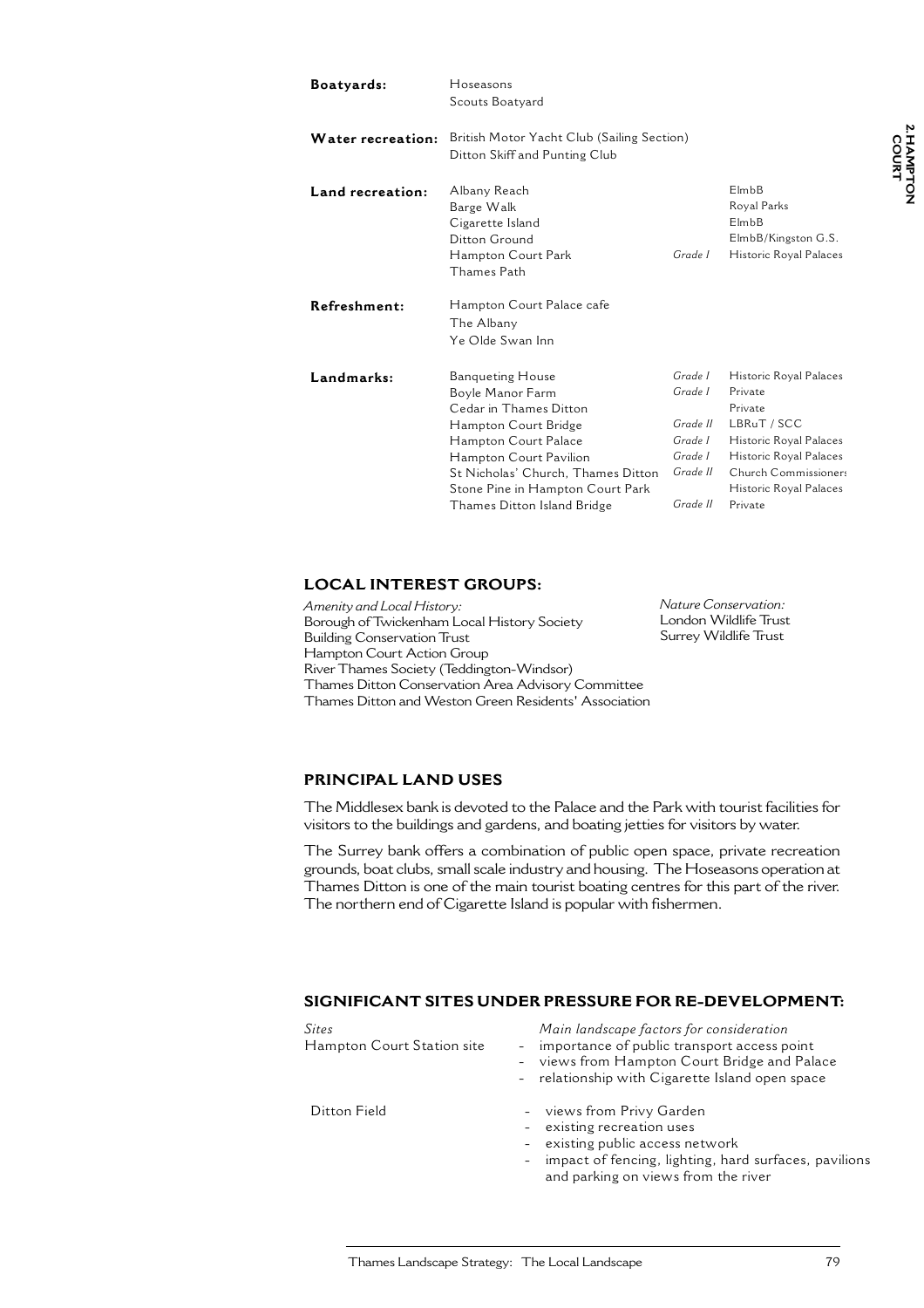The following proposals have been identified as part of the survey and analysis of the Thames Landscape Strategy. The policy proposals amplify the issues raised in Chapter 2 to be included in Supplementary Planning Guidance. The project and management proposals are recommended for incorporation into national agency and local government work programmes, co-ordinated by a Project Officer and Officers' Steering Committee (see Chapter 5). All proposals would require full consultation before implementation:

|                       | <b>Policy Proposals</b><br>Policy                                                                                                                                                                                                                                                                      | Reference                                     |
|-----------------------|--------------------------------------------------------------------------------------------------------------------------------------------------------------------------------------------------------------------------------------------------------------------------------------------------------|-----------------------------------------------|
| Pol 2.1               | Conserve character of the reach with the open sweep of the Barge Walk and<br>Hampton Court Park on the Middlesex bank and the tree-lined parks and gardens<br>on the Surrey bank.                                                                                                                      | ElmbB: W4<br>SCC: PE 10-11<br>LBRuT: 13.53(5) |
| Pol 2.2               | Protect the visual links between:<br>Hampton Court Bridge and Hampton Court Palace<br>Hampton Court Palace and the Surrey Hills with the leafy foregrounds of<br>Cigarette Island and Ditton Field<br>The Privy Garden, the Tijou Screen and the river<br>Boyle Manor and the Hampton Court Barge Walk | ElmbB: W1<br>LBRuT: RIV I, ENV 2              |
| Pol 2.3               | Conserve the long views of the tree-covered Surrey hills skyline.                                                                                                                                                                                                                                      | SCC: PE 7                                     |
| Pol 2.4               | Conserve and enhance the nature conservation interest of the river and its<br>corridor, with particular attention to Cigarette Island, the Barge Walk, Hampton<br>Court Park and the outflow of the Ember.                                                                                             | LBRuT: RIV 5, RIV 12<br>ElmbB: EN 40          |
| Pol 2.5               | Examine the possibilities of extending the Thames Area of Special Character<br>designation into the Borough of Elmbridge.                                                                                                                                                                              | LPAC: EN 8E 9                                 |
|                       | <b>Project Proposals</b>                                                                                                                                                                                                                                                                               |                                               |
| Proj 2.1              | Project<br>Redesign the benches, railings, signs, planting and tourist facilities along the Barge<br>Walk to re-instate the original, open simplicity of the 17th century Great Terrace<br>and its designed landform.                                                                                  | Initiative<br>Hist. Royal Palaces             |
| Proj $2.2$            | Remove trees which block views of Hampton Court Palace and the Banqueting<br>House from the river and the Bridge and reinstate the river viewing terrace.                                                                                                                                              | Hist. Royal Palaces                           |
| Proj 2.3              | Plant the edges of the playing fields at Ditton Field/Albany Reach as an appropriate<br>focus for the vistas from the Privy Garden.                                                                                                                                                                    | ElmbB:<br>Private landowner                   |
| Proj 2.4              | Eliminate moorings in front of the Tijou Screen.                                                                                                                                                                                                                                                       | LBRuT: RIV 5<br>Hist. Royal Palaces           |
| Proj 2.5              | Repair the Ditton Field/Albany Reach and Palace banks, replacing concrete panels<br>with wood or brick.                                                                                                                                                                                                | ElmbB:<br><b>NRA</b>                          |
| Proj 2.6              | Plant trees to soften the harsh lines of new housing along the Thames Ditton<br>waterfront.                                                                                                                                                                                                            | ElmbB:<br>Private landowner                   |
| Proj 2.7<br>Proj 2.8  | Make a pedestrian link between Albany Reach and the Albany Hotel.<br>Make a pedestrian link under Hampton Court Bridge to link the towpaths on the<br>Surrey bank.                                                                                                                                     | ElmbB:<br>ElmbB:                              |
| Proj 2.9<br>Proj 2.10 | Construct a foot bridge to link Cigarette Island with Albany Reach.<br>Consider opening a cycle link through Thames Ditton between Riverbank and<br>Riversdale Road, perhaps through Summer Road Recreation Ground.                                                                                    | ElmbB:<br>ElmbB:                              |
| Proj 2.11             | Encourage native tree planting on Thames Ditton Island.                                                                                                                                                                                                                                                | ElmbB:<br>Private landowners                  |
| Proj 2.12             | Create marshy areas by modifying some of the edges of Cigarette Island.                                                                                                                                                                                                                                | ElmbB:<br>NRA                                 |
|                       | <b>Management Proposals</b>                                                                                                                                                                                                                                                                            |                                               |
| Mng 2.1               | Management<br>Manage the outflow of the Mole River for nature conservation.                                                                                                                                                                                                                            | Initiative<br>ElmbB:<br>NRA                   |
| Mng 2.2               | Manage the riverside parks so as to reduce the areas of close-mown grass and<br>increase the potential for areas of riparian nature conservation interest.                                                                                                                                             | ElmbB:<br>SCC: PE14                           |
| Mng 2.3               | Manage the Barge Walk to maintain the woodland strip without losing the valuable<br>and the control of the control of the control of the control of the control of the control of the control of th                                                                                                    | Hist. Royal Palaces                           |

views into the park and to avoid damage to the wall and grassland.  $Mng 2.4$  Coppice alder and other species along the river edges in selected areas.

ElmbB:<br>SCC: PE 14

Ï

í,